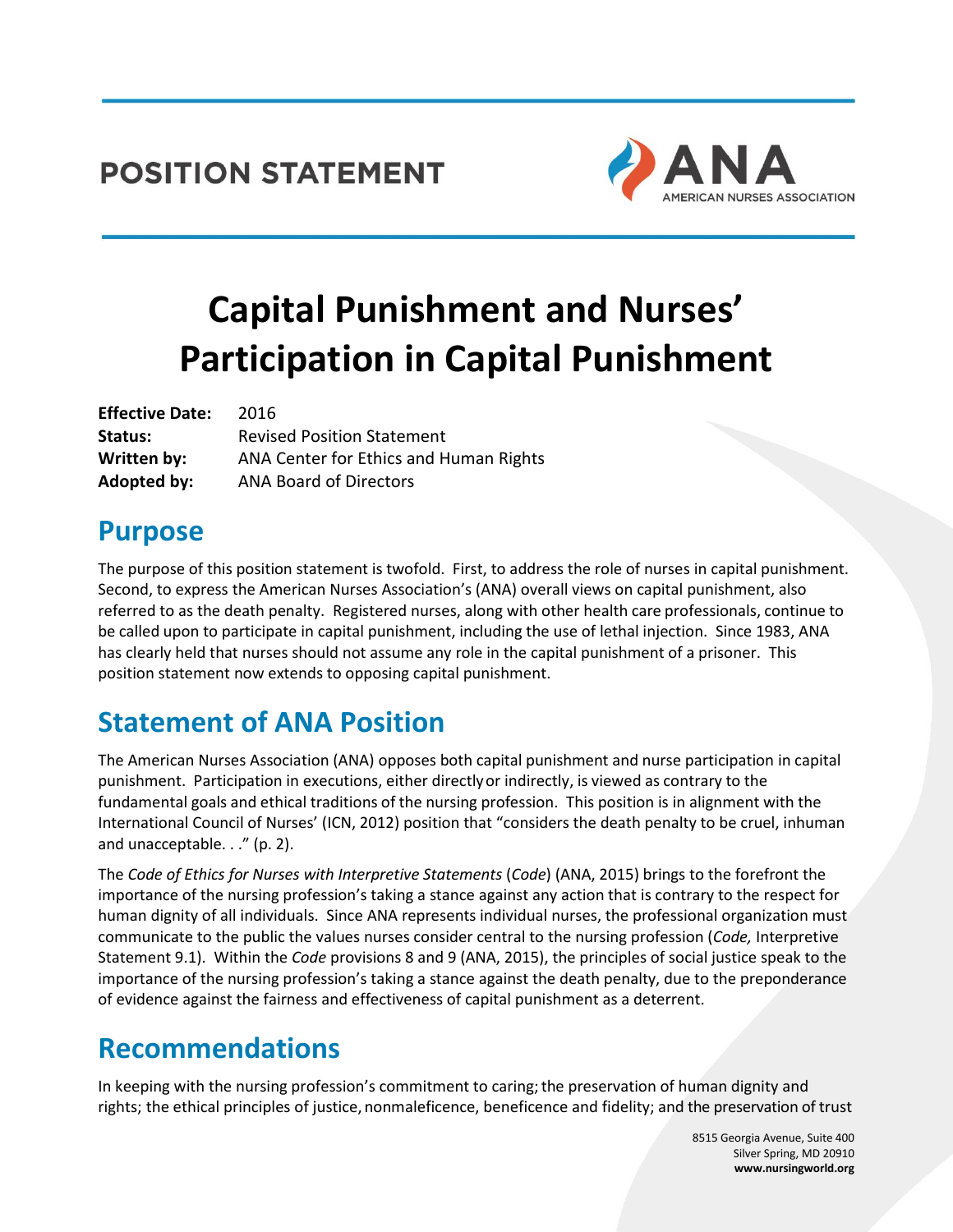that society accords the nursing profession; and in recognition of social inequalities within the judicial, criminal and penal systems; ANA recommends that:

- Nurses abide by the *Code of Ethics for Nurses with Interpretive Statements* and the *Correctional Nursing: Scope and Standards of Practice,* which prohibit nurses from assuming any role in the capital punishment of a prisoner.
- Nurses strive to preserve the human dignity of prisoners regardless of the nature of the crimes they have committed.
- Nurses abide by the social contract to facilitate healing and refuse to participate in capital punishment.
- Nurses act to protect, promote, and restore the health of prisoners and provide comfort care at the end of life, if requested, including pain control, anxiety relief or procuring the services of a chaplain or spiritual advisor.
- Nurses who are invited to witness an execution do not represent themselves as a nurse nor assume any nursing role in that execution.
- Nurses help colleagues balance the moral burdens with professional ethics when specific death penalty cases cause moral turmoil.
- Nurse administrators provide a work environment that allows nurses to abide by the recommendations of the American Correctional Health Services Association, National Commission on Correctional Health Care, and ANA.
- Nurses continue to be involved in national and international dialogue onpolitical, scientific, ethical, legal, social, and economic perspectives leading to legislation that would abolish the death penalty.
- Nurses as individuals and as a professional community maintain awareness that any nurse participation could contribute to the public's acceptance of the death penalty, and their nonparticipation may, in fact, contribute to rejection of the death penalty.
- Nurse educators include and emphasize the knowledge and skills needed to act upon the above recommendations.

### **Background**

Capital punishment "penalizes those convicted of certain classes of crimes by killing them" (Hall et al., 2005, p. 146) and is "the legally authorized killing of someone as punishment for a crime; the death penalty" (Burton, 2007, p. 1). Human rights organizations state that the use of capital punishment is denial of the ultimate human right, the right to life. Professions have realized that allowing individual members to "follow their conscience" in the area of killing, torture, or cruel, inhuman, or degrading treatment is an abrogation of their collective responsibility (World Medical Association, 2012). It is not sufficient to say, "I didn't do it." The ethical standards of the nursing profession require that all members of the profession refuse to use their professional skills and capabilities to kill, torture, or degrade another human being. In order to retain professional dignity and ethical stature, the nursing profession as a whole must agree not to do it.

### **History/Previous Position Statements**

- *Code of Ethics for Nurses with Interpretive Statements* (1985, 2001, 2015)
- ANA Position Statement: *Nurses' Participation in Capital Punishment* (1983, 1984, 1988)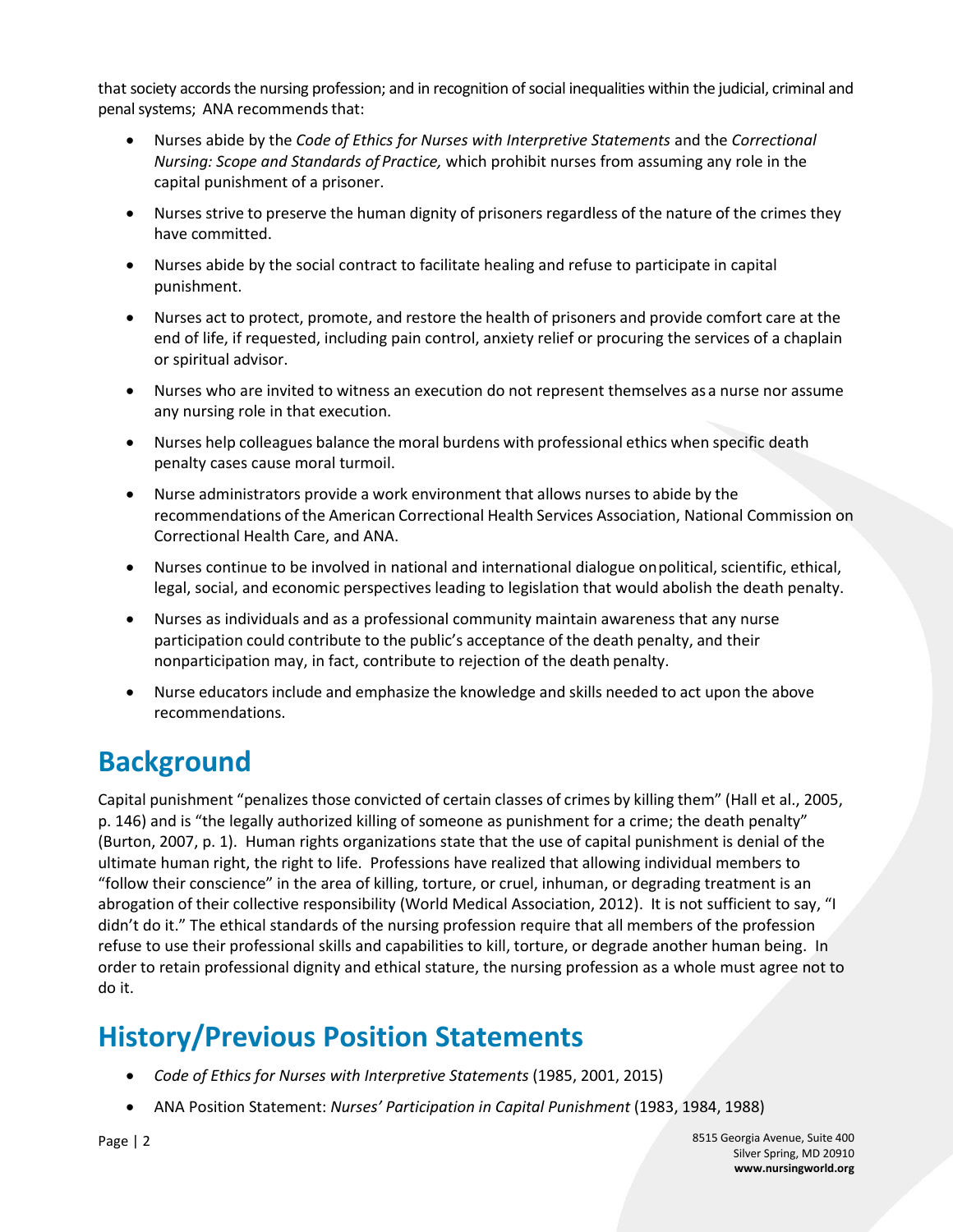- ANA Position Statement: *Nurses' Role in Capital Punishment* (2010)
- House of Delegates Resolution: Acts of Torture and Abuse (2005)
- ANA Position Statement: *The Nurse's Role in Ethics and Human Rights: Protecting and Promoting Individual Worth, Dignity, and Human Rights in Practice Settings* (2010, 2016)

### **Supporting Material**

Amnesty International "opposes the death penalty in all cases without exception regardless of the nature or circumstances of the crime; guilt, innocence or other characteristics of the individual; or the method used by the state to carry out the execution" (Amnesty International, 2015, p. 2). According to an Amnesty International (2015) report on death sentences and executions, fifty-eight countries retain the death penalty. Mass sentencing in Egypt and Nigeria in the context of internal conflict and political instability, resulted in the number of death sentences jumped by almost 500 from 2013 to 2014. Because of the secrecy of executions in China and increased focus on executions for state defined acts of terrorism, it is difficult to compare the number of executions in China in 2013 and 2014 with previous numbers. Iran, Iraq, and Saudi Arabia were responsible for 72 percent of executions in 2014 (Amnesty International, 2014). In 2015, the United States was one of five countries with the highest rate of executions, the four others being China, Iran, Saudi Arabia, and Iraq (Amnesty International, 2015). However, executions were recorded in 22 countries in 2014, the same number as the year before. This is a significant decrease from 20 years ago when Amnesty International recorded executions in 42 countries, highlighting the clear global trend of countries moving away from the death penalty.

The U.S. insists that the decision to use the death penalty must lie with each nation and that the use of the death penalty is not prohibited under international law. Of the 35 member states of the Organization of American States, only the U.S. carried out executions in 2014 (Amnesty International, 2015). The U.S. is unique among western countries for its retention of the death penalty. The last execution in Western Europe took place in France in 1977. Abolition of the death penalty is a prerequisite for membership in the European Union, comprising of 28 member countries (Sheriff, 2014).

The United Nations General Assembly first adopted a resolution in 2007 calling for member countries that still maintain the death penalty to establish a moratorium on executions with a view to abolishing the death penalty. The fifth time the member countries voted was in 2014, with only 36 countries opposed to the resolution, the U.S. being one of them (Sheriff, 2014).

The death penalty is legal in 31 U.S. states. Nineteen states, plus the District of Columbia, do not support capital punishment (Death Penalty Information Center, 2015a). Seven states were responsible for the 35 executions that took place in 2014 and Texas, Missouri, Florida, and Oklahoma were responsible for 89 percent of all executions (Amnesty International, 2015).

In 1972, the U.S. Supreme Court ruled in *Furman v. Georgia* that capital punishment violated the Constitution's Eighth and Fourteenth amendments protecting individuals against "cruel and unusual punishments." The moratorium on the death penalty remained in place until 1976, when the Supreme Court upheld a death sentence in *Gregg v. Georgia*, ruling that the death penalty does not, in all cases, violate the Eighth and Fourteenth amendments. This ruling was supported in the 2008 *Baze v. Rees* Supreme Court case, which ruled that the "lethal injection cocktail" did not violate the Eighth or Fourteenth amendment and was not deemed cruel and unusual punishment. In the 2015 Supreme Court case of *Glossip v. Gross*, the court ruled 5-4 against inmates in Oklahoma and concluded that the sedative Midazolam substitution was not a violation of the Constitution's prohibition on cruel and unusual punishment. Two longstanding Supreme Court justices wrote in a dissenting opinion that it was time for the court to take another look at whether the death penalty could ever be carried out in accordance with the Constitution.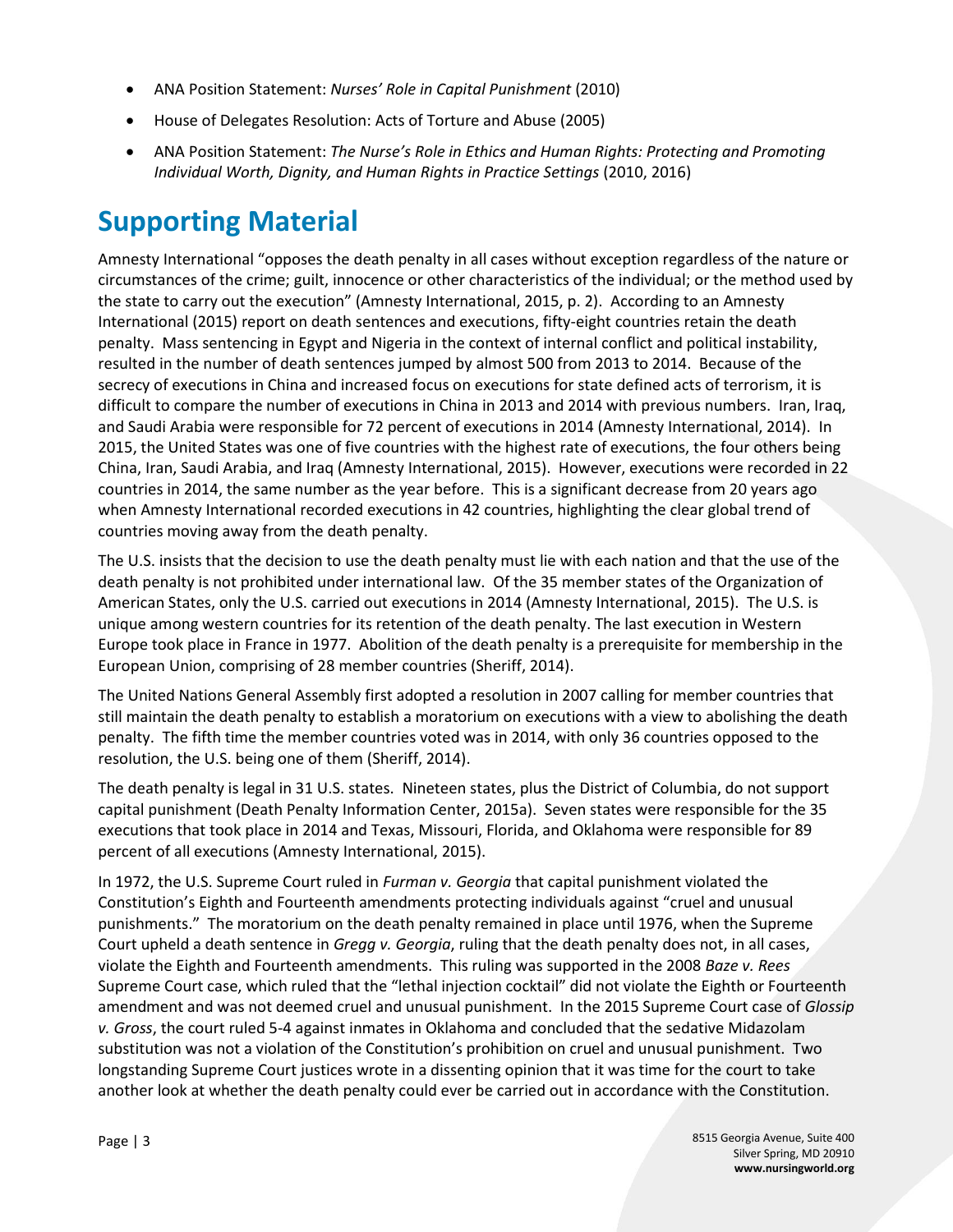Professional and international organizations such as the American Medical Association (2016), American Psychiatric Association (2014), American Society of Anesthesiologists (2010), American Public Health Association (1986; 2001), American Correctional Health Services Association (1996), World Medical Association (2012), National Commission on Correctional Health Care (2014), and International Council of Nurses (2012) all address the role of health care professionals in capital punishment. These organizations support one of the principles of the American Correctional Health Services Association to "not be involved in any aspect of the execution of the death penalty" (p. 1). In summary, health care professionals' participation in capital punishment is a breach of professional ethics, but some organizations have gone further and taken a stance against the death penalty itself.

The American Psychological Association (2001) calls upon each jurisdiction in the U.S. that imposes capital punishment not to carry out the death penalty until the jurisdiction implements policies and procedures that can be shown through psychological and other social science research to ameliorate the problems associated with capital punishment. Mental Health America (2011) calls upon states to suspend using the death penalty until more just, accurate, and systematic ways of determining guilt and considering a defendant's mental status are developed.

The American Public Health Association policy statements, *Abolition of the Death Penalty* (1986) and *Participation of Health Professionals in Capital Punishment* (2001), call upon the legislative branches at national and state levels to abolish capital punishment; urge executive officials to use their power to prevent the imposition or execution of the death sentence; and encourages professional organizations of health workers to work for the abolition of capital punishment and to discourage members from participating in or contributing to the carrying out of the death penalty.

Historically, the role of the nurse has been to promote, preserve, and protect human health. The *Code of Ethics for Nurses with Interpretive Statements* outlines nursing's commitment to the "welfare of the sick, injured, and vulnerable in society and to social justice" (ANA, 2015, p. vii). This array of concerns extends to the community and "encompasses the ...protection, promotion, and restoration of health" (p. vii). The Code is grounded in the basic principles of respect for persons, nonmaleficence, beneficence, and justice. Furthermore, "nurses must always stress human rights protection with particular attention to preserving the human rights of vulnerable groups such as the poor, the homeless, the elderly, the mentally ill, prisoners, refugees, women, children, and socially stigmatized groups" (ANA, 2015, p. 33). Addressing end-of-life care, the ANA position statement *Euthanasia, Assisted Suicide, and Aid in Dying* (2013) states, "The nurse may not administer the medication that will lead to the end of a patient's life" (p. 8). ANA's position statement *The Nurse's Role in Ethics and Human Rights: Protecting and Promoting Individual Worth, Dignity, and Human Rights in Practice Settings* (2010) suggests we must go "beyond the rhetoric of universal human rights to include attention to duties, social justice, and interdependence" (p. 3). The obligation for nurses to refrain from causing death is a longstanding and explicit ethical norm.

ANA acknowledges that a recent Gallup poll (Jones, 2014) shows that 63 percent of U.S. respondents favor the death penalty for convicted murderers. "The broader trend over the past two decades has been diminished support for the death penalty, including a 60 percent reading last year, the lowest since 1972" (Jones, 2014, p. 2). The poll also revealed that the public has shown only a slight preference for the death penalty over life imprisonment with absolutely no possibility of parole.

ANA articulates its ethical stance as opposed to capital punishment for the following reasons:

1. The death penalty is racially biased. Both in the U.S. and around the world, it is discriminatory and used disproportionately against the poor, minorities, and members of minority racial, ethnic, and religious communities. African-American defendants are four times more likely to receive a death sentence than are white defendants (Amnesty International, 2015; Dieter, 1998). The Death Penalty Information Center (2015b) has found correlations between sentencing and race. A New Jersey Supreme Court study found evidence indicating that cases involving killers of white victims are more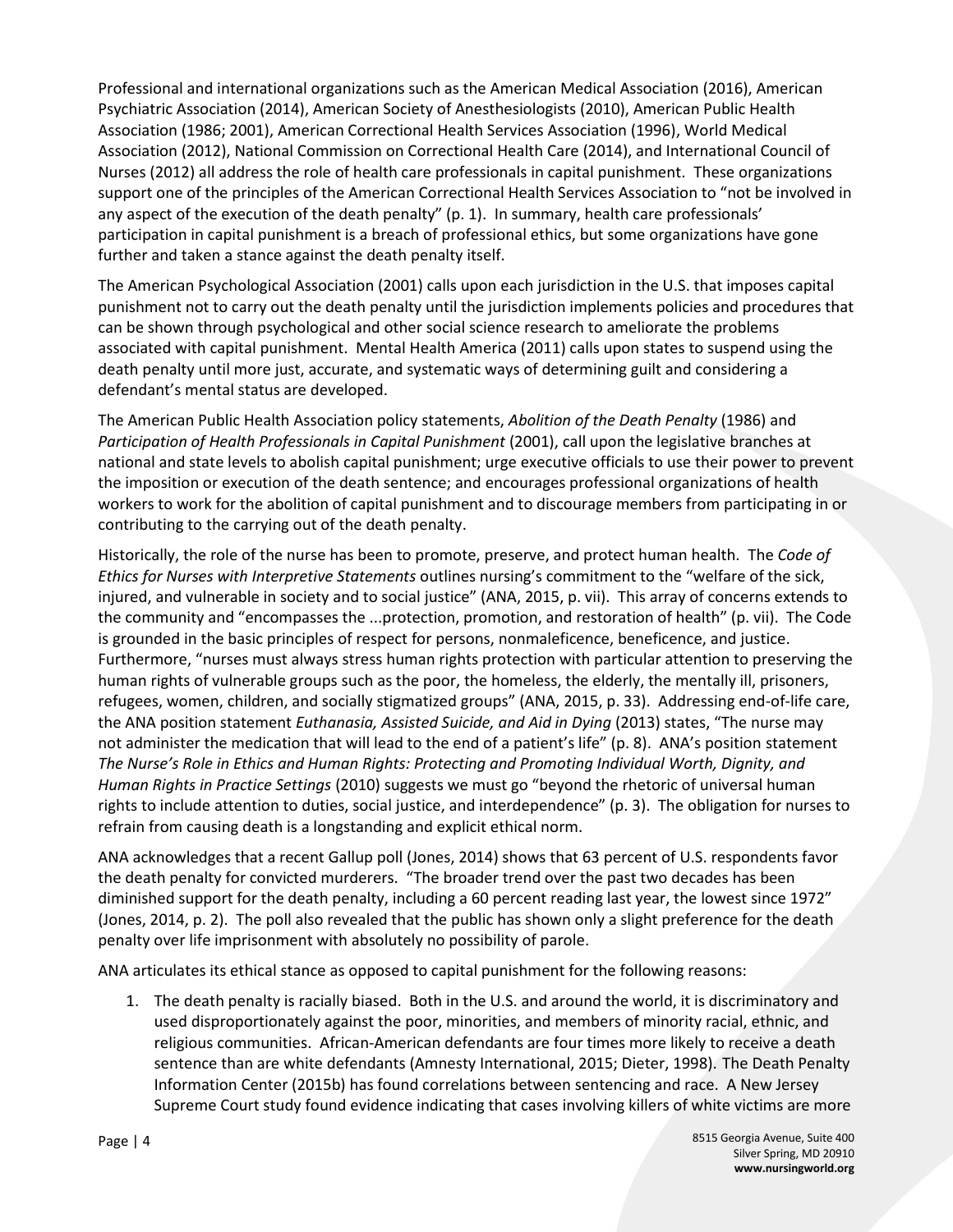likely to progress to a death penalty sentence than cases involving killers of African-American victims.

- 2. The death penalty can claim innocent lives. Since 1973, over 155 people have been exonerated and freed from death row (Death Penalty Information Center, 2015c). Since humans are fallible, the risk of executing the innocent can never be eliminated. The libertarian argument of capital punishment is thus that the death penalty is unjust (World Medical Association, 2012).
- 3. The death penalty costs more and diverts resources from genuine crime control, rehabilitation, and restoration for victims. Costs associated with putting a person on death row, including criminal investigations, lengthy trials, and appeals, are leading many states to reevaluate and reconsider having this flawed and unjust system on the books. In California, the cost of confining one inmate on death row is \$90,000 more per year than the cost of maximum security prison (Death Penalty Information Center, 2009a, p.16). In another example, a study in North Carolina showed that the cost of a death penalty sentence was \$216,000 and the total cost per execution was \$2.16 million, more than the cost of life imprisonment (World Medical Association, 2012).
- 4. The death penalty is not a deterrent. In April 2012, the National Research Council concluded that studies claiming that the death penalty affects murder rates were "fundamentally flawed" because they did not consider the effects of noncapital punishments and used "incomplete or implausible models" (Death Penalty Information Center, 2015d). A 2009 survey of criminologists revealed that over 88 percent believed the death penalty was NOT a deterrent to murder (Death Penalty Information Center, 2015e). According to Amnesty International, U.S. studies have shown that, under past and present death penalty statutes, the murder rate in death penalty states has differed little from that in other states with similar populations and social and economic conditions (World Medical Association, 2012).
- 5. The death penalty is arbitrary and unfair. Almost all death row inmates could not afford their own attorneys at trial. Justice Breyer, in his dissent on the 2015 Supreme Court decision on lethal injection drugs, pleaded for someone to bring a case where the court could reconsider capital punishment for the first time since 1977, noting that the death penalty is both cruel (massive inequities and the likelihood of false conviction and execution) and unusual (barely one-third of the U.S. population now lives in states with an active death penalty) (Shapiro, 2015).
- 6. The death penalty disregards mental illness. The threat of execution is unlikely deter those who suffer from mental illness or mental retardation and do not fully understand the gravity of their crimes. The Supreme Court held in *Ford v. Wainwright* (1986) that executing the insane is unconstitutional.In 2006, the American Bar Association passed Resolution 122A, exempting those with severe mental illness from the death penalty. An almost identical resolution has been endorsed by the American Psychiatric Association, the American Psychological Association, and the National Alliance for the Mentally Ill (Death Penalty Information Center, 2015e)**.**
- 7. The death penalty differs from state to state; therefore, whether a person is executed (loses his or her life) depends on geography. A just system ought not to have death sentences concentrated in only one region. Eighty-three percent of all executions since 1976 have taken place in the South. In 2008, 95 percent of executions occurred in the South (Death Penalty Information Center, 2009b; 2015g). Baumgartner (2010) reported that since the reinstatement of capital punishment by the Supreme Court in 1976, 17 states have executed no one. However, Texas (463), Virginia (108) and Oklahoma (91) combine for more than half the total (Baumgartner, 2010). Nebraska's legislature became the most recent to repeal its state's death penalty and replace it with a sentence of life without parole (Schubert, 2015). On May 20, 2015, the bill passed its third and final round of debate with a 32-15 vote[, receiving bipartisan support](http://www.deathpenaltyinfo.org/node/6124)**.**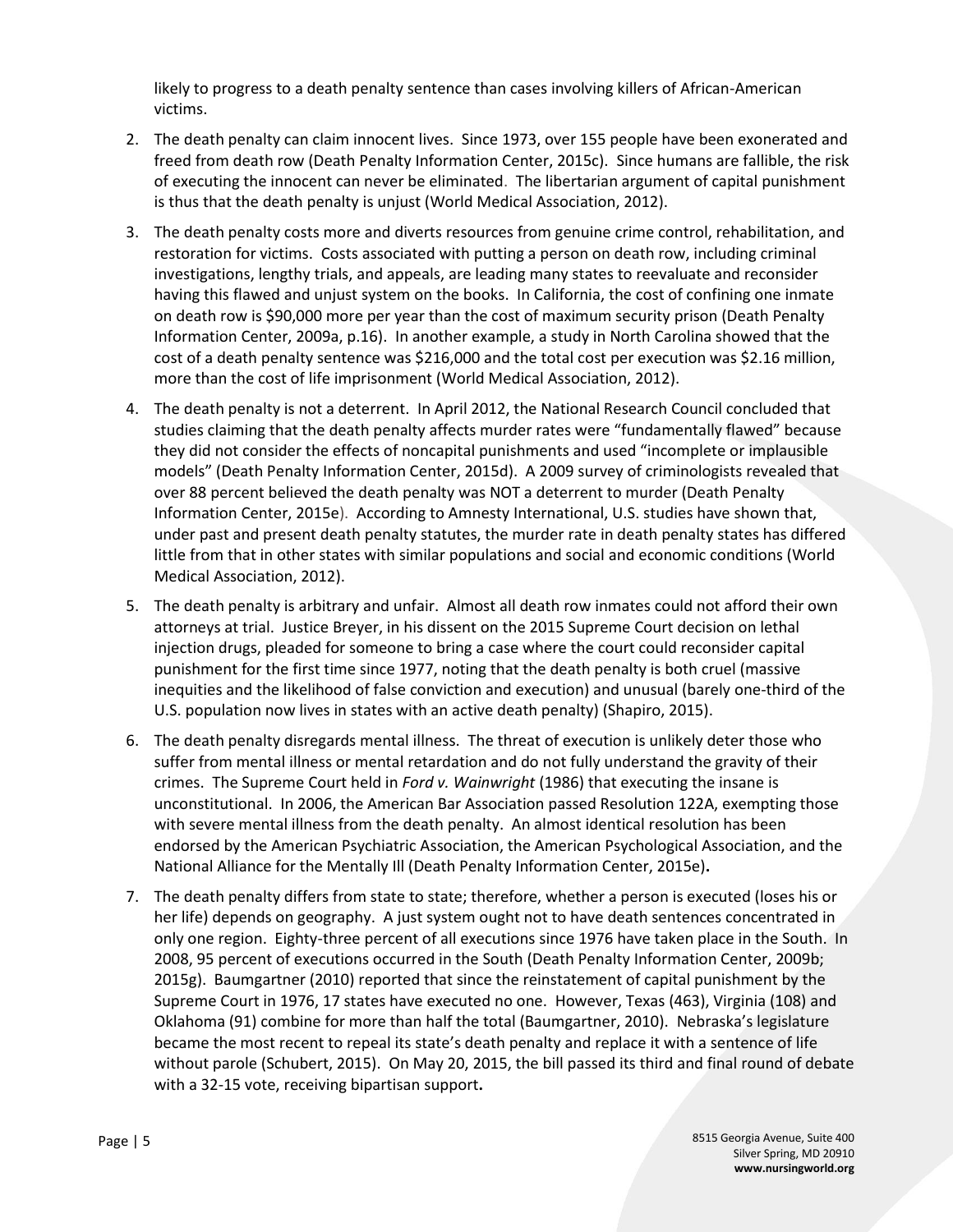- 8. The death penalty undermines human dignity. It is based on the religious premise of vengeance ("an eye for an eye"), rather than on fair distribution of justice as outlined in the seven items above. To kill the person who has killed someone is simply to continue the cycle of violence. It is an ultimate violation of human rights. All criminals remain human beings and deserving of being treated with human dignity.
- 9. Some death penalty executions have resulted in prisoners suffering. After a number of poorly managed executions, in which the person being executed agonized for several minutes, the U.S. death penalty debate has been revived. Also, states have struggled to obtain the drugs necessary for lethal injections, as European and some U.S. suppliers refused to sell the drugs if they are being used for executions.

The ANA Correctional Nursing: Scope and Standards of Practice: (2013) states:

It is inappropriate for nurses to be involved in the security aspects of the facility and disciplinary decisions or committees. Correctional nurses must be vigilant in maintaining a healthcare role and not participate in non-therapeutic court-ordered procedures such as but not limited to body entry searches or executions by lethal injections, performed solely for correctional purposes and without informed consent (p. 86).

This scope of practice indicates that registered nurse in the corrections environment arebound by the profession's *Code* (ANA, 2015). Standard 12 states, "The corrections nurse integrates ethical provisions in all areas of practice" (ANA, 2013, p. 117).

ANA's opposition extends to all forms of participation by nurses in capital punishment, by whatever means, whether under civil or military legal authority. The ethical principle of nonmaleficence requires that nurses act in such a way as to prevent harm, not to inflict it. The act of participating in capital punishment clearly inflicts harm; nurses are ethically bound to abstain from any activities in carrying out the death penalty process. Nurses must not participate in capital punishment, whether by chemical, electrical, or mechanical means. Consistent with this directive is a standard of the National Commission on Correctional Health Care prohibiting correctional health services staff from participation in inmate executions (2014).

Nurses, in their professional roles, including advanced practice, should not take part in assessing the prisoner or the equipment; supervising or monitoring the procedure or the prisoner; procuring, prescribing or preparing medications or solutions; inserting the intravenous catheter; injecting the lethal solution; attending or witnessing the execution; or pronouncing the prisoner dead. Nurses should not train paraprofessionals in any of the activities listed above for the purpose of their use in capital punishment. The NCCHC (2014) specifies that health services staff does not assist, supervise, or contribute to the ability of another to directly cause the death of an inmate.

#### **Summary**

ANA opposes nurse participation in any phase of capital punishment. Participation of nurses in capital punishment is contrary to ethical precepts of the Code and several ANA position statements. The *Correctional Nursing: Scope and Standards of Practice* (2013) specifically states that nurses should not participate in the execution process (p. 12). While many states still have legalized the death penalty, nurses should strive for social changes that recognize the human dignity of all individuals and uphold right to be free from cruel and unusual punishment.

# **References**

American Correctional Health Services Association (ACHSA). (1996). *Mission and ethics statement*. Retrieved from [http://www.achsa.org/mission-ethics-statement/.](http://www.achsa.org/mission-ethics-statement/)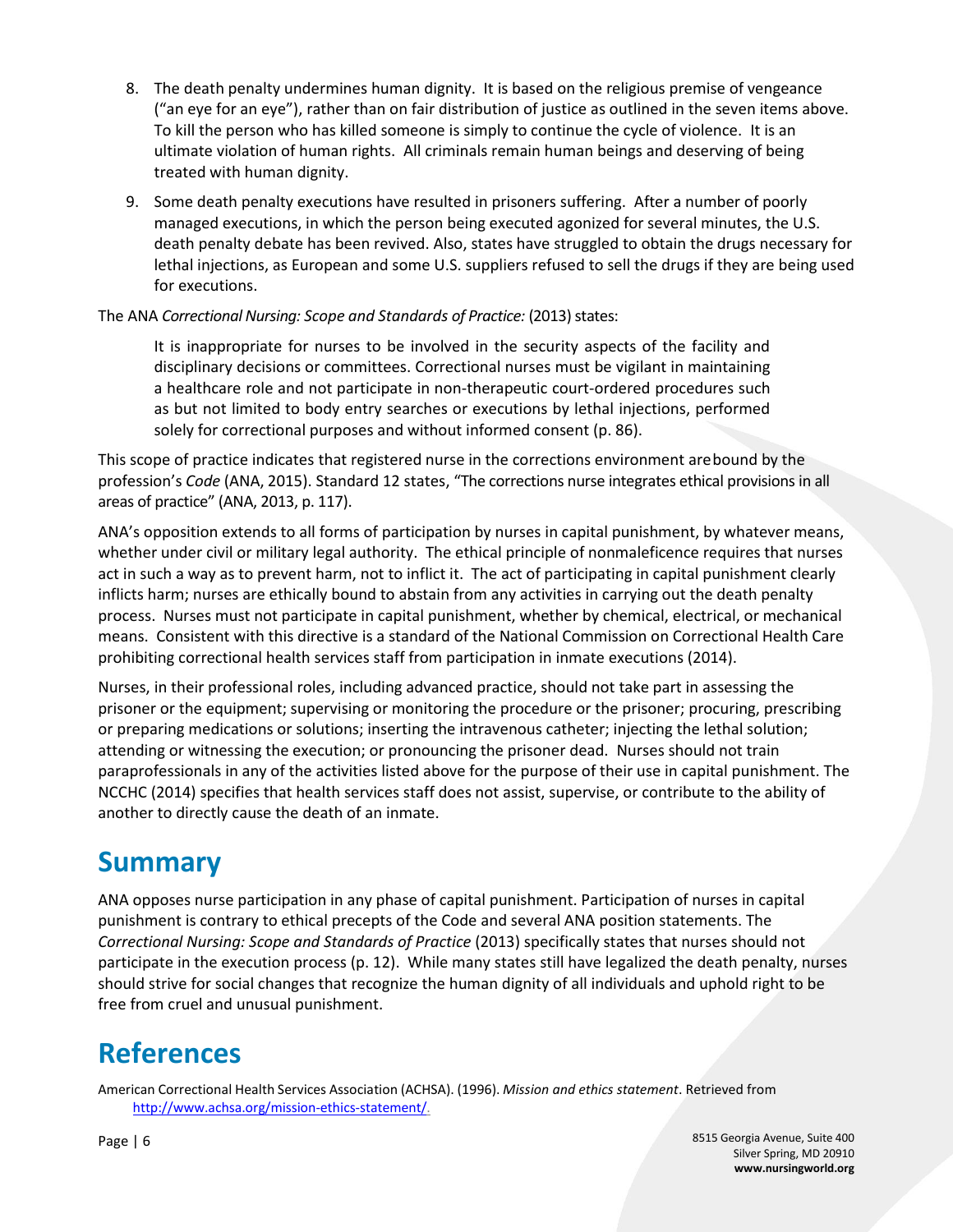American Medical Association. (2016). Chapter 9: Opinions on Professional Self-regulation, Provision 9.7.3., p. 23- 26. Retrieved from [https://www.ama-assn.org/sites/default/files/media-browser/code-of-medical-ethics-chapter-](https://www.ama-assn.org/sites/default/files/media-browser/code-of-medical-ethics-chapter-9.pdf)[9.pdf](https://www.ama-assn.org/sites/default/files/media-browser/code-of-medical-ethics-chapter-9.pdf)

American Nurses Association. (2001). *Code of ethics for nurses with interpretive statements.* Silver Spring, MD: Author.

American Nurses Association. (2015*). Code of ethics for nurses with interpretive statements*. Silver Spring, MD: [www.nursingworld.org/code-of-ethics.](http://www.nursingworld.org/code-of-ethics)

American Nurses Association. (1991). *Ethics and human rights (position statement)*. Washington, DC: Author.

American Nurses Association. (2013). *Euthanasia, assisted suicide, and aid in dying*. Silver Spring, MD: Author.

American Nurses Association. (1983). *Nurses' participation in capital punishment.* Washington, DC: Author.

American Nurses Association. (1984). *Nurses' participation in capital punishment.* Washington, DC: Author.

American Nurses Association. (1988). *Nurses' participation in capital punishment.* Washington, DC: Author.

American Nurses Association. (2010). *Nurses' role in capital punishment*. Silver Spring, MD: Author.

American Nurses Association. (2010). *The nurse's role in ethics and human rights: Protecting and promoting individual worth, dignity, and human rights in practice settings*. Silver Spring, MD: Author.

American Nurses Association. (2013). *Correctional nursing*: *Scope and standards of practice.* Silver Spring, MD: Nursesbooks.org.

American Psychiatric Association. (2014). *Position statement on moratorium on capital punishment in the United States.* Retrieved fro[m https://psychiatry.org/File%20Library/About-APA/Organization-Documents-Policies/Policies/Position-](https://psychiatry.org/File%20Library/About-APA/Organization-Documents-Policies/Policies/Position-2014-Moratorium-Capital-Punishment.pdf?_ga=1.181328367.993038841.1481053743-Policies/Policies/Position-2014-Moratorium-Capital-Punishment.pdf?_ga=1.181328367.993038841.1481053743)[2014-Moratorium-Capital-Punishment.pdf?\\_ga=1.181328367.993038841.1481053743-Policies/Policies/Position-2014-](https://psychiatry.org/File%20Library/About-APA/Organization-Documents-Policies/Policies/Position-2014-Moratorium-Capital-Punishment.pdf?_ga=1.181328367.993038841.1481053743-Policies/Policies/Position-2014-Moratorium-Capital-Punishment.pdf?_ga=1.181328367.993038841.1481053743) [Moratorium-Capital-Punishment.pdf?\\_ga=1.181328367.993038841.1481053743.](https://psychiatry.org/File%20Library/About-APA/Organization-Documents-Policies/Policies/Position-2014-Moratorium-Capital-Punishment.pdf?_ga=1.181328367.993038841.1481053743-Policies/Policies/Position-2014-Moratorium-Capital-Punishment.pdf?_ga=1.181328367.993038841.1481053743)

American Psychological Association. (2001). *The death penalty in the United States*. Retrieved from [http://www.apa.org/about/policy/death-penalty.aspx.](http://www.apa.org/about/policy/death-penalty.aspx)

American Public Health Association. (1986) *Abolition of the death penalty*. Retrieved fro[m http://www.apha.org/policies-and](http://www.apha.org/policies-and-advocacy/public-health-policy-statements/policy-database/2014/07/14/13/50/abolition-of-the-death-penalty)[advocacy/public-health-policy-statements/policy-database/2014/07/14/13/50/abolition-of-the-death-penalty.](http://www.apha.org/policies-and-advocacy/public-health-policy-statements/policy-database/2014/07/14/13/50/abolition-of-the-death-penalty)

American Public Health Association. (2001). *Participation of health professionals incapital punishment.* Retrieved from [http://www.apha.org/policies-and-advocacy/public-health-policy-statements/policy](http://www.apha.org/policies-and-advocacy/public-health-policy-statements/policy-database/2014/07/28/13/02/participation-of-health-professionals-in-capital-punishment)[database/2014/07/28/13/02/participation-of-health-professionals-in-capital-punishment.](http://www.apha.org/policies-and-advocacy/public-health-policy-statements/policy-database/2014/07/28/13/02/participation-of-health-professionals-in-capital-punishment)

American Society of Anesthesiologists. (2010). *Professional standing policy: Anesthesiologists and capital punishment.*  Retrieved fro[m http://www.deathpenaltyinfo.org/documents/CapitalPunishmentCommentary.pdf.](http://www.deathpenaltyinfo.org/documents/CapitalPunishmentCommentary.pdf)

- Amnesty International.org. (2014). Death sentences and executions in 2014. Retrieved from [https://www.amnesty.org/en/latest/research/2015/02/death-sentences-and-executions-2014.](https://www.amnesty.org/en/latest/research/2015/02/death-sentences-and-executions-2014)
- Amnesty International.org. (2015). *Report: Death sentences and executions in 2014.* Retrieved from [http://www.amnestyusa.org/research/reports/death-sentences-and-executions-2014.](http://www.amnestyusa.org/research/reports/death-sentences-and-executions-2014)
- Baumgartner, F.R. (October, 2010). *The geography of the death penalty*. Retrieved from [http://www.unc.edu/~fbaum/Innocence/NC/Baumgartner-geography-of-capital-punishment-oct-17-2010.pdf.](http://www.unc.edu/~fbaum/Innocence/NC/Baumgartner-geography-of-capital-punishment-oct-17-2010.pdf)

*Baze v. Rees*, U.S. 553 (2008).

Burton, W.C. (2007). *Burton's legal thesaurus*. Retrieved fro[m http://legal](http://legal-dictionary.thefreedictionary.com/capital+punishment)[dictionary.thefreedictionary.com/capital+punishment.](http://legal-dictionary.thefreedictionary.com/capital+punishment)

> 8515 Georgia Avenue, Suite 400 Silver Spring, MD 20910 **www.nursingworld.org**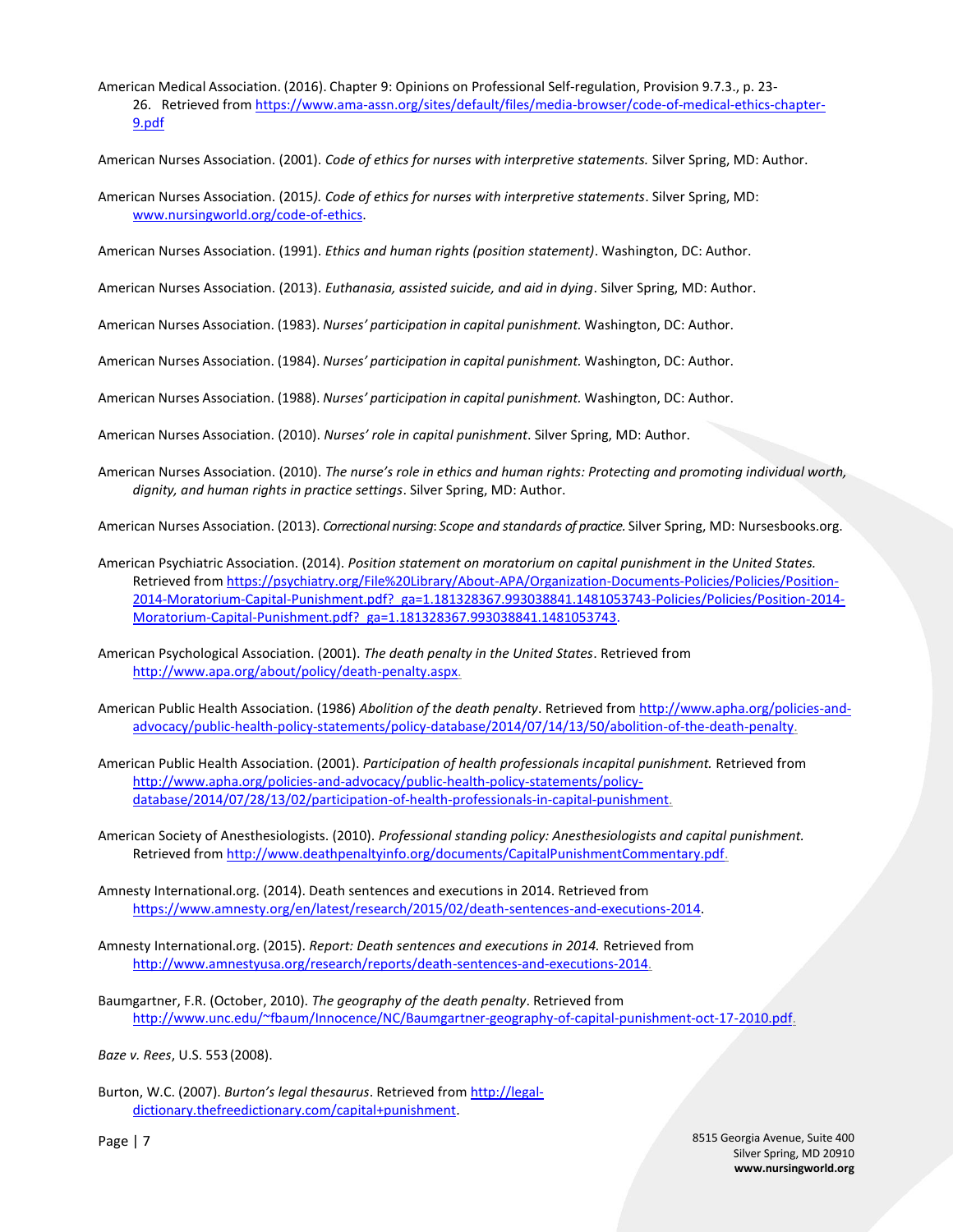- Death Penalty Information Center. (2009a). *Smart on crime: Reconsidering the death penalty in a time of economic crisis.* Retrieved fro[m http://www.deathpenaltyinfo.org/documents/CostsRptFinal.pdf.](http://www.deathpenaltyinfo.org/documents/CostsRptFinal.pdf)
- Death Penalty Information Center. (2009b). *Facts about the death penalty.* Retrieved from [http://www.deathpenaltyinfo.org/documents/FactSheet.pdf.](http://www.deathpenaltyinfo.org/documents/FactSheet.pdf)
- Death Penalty Information Center. (2015a). *States with and without the death penalty*. Retrieved from [http://www.deathpenaltyinfo.org/states-and-without-death-penalty.](http://www.deathpenaltyinfo.org/states-and-without-death-penalty)

Death Penalty Information Center. (2015b). *Arbitrariness*. Retrieved from <http://www.deathpenaltyinfo.org/arbitrariness>**.**

- Death Penalty Information Center. (2015c). *Innocence and the death penalty*. Retrieved from [http://www.deathpenaltyinfo.org/innocence-and-death-penalty.](http://www.deathpenaltyinfo.org/innocence-and-death-penalty)
- Death Penalty Information Center. (2015d). *Discussion of recent deterrence studies*. Retrieved from [http://www.deathpenaltyinfo.org/discussion-recent-deterrence-studies.](http://www.deathpenaltyinfo.org/discussion-recent-deterrence-studies)
- Death Penalty Information Center. (2015e). *Study: 88% of criminologists do not believe the death penalty is an effective deterrent.* Retrieved fro[m http://www.deathpenaltyinfo.org/study-88-criminologists-do-not-believe-death-penalty](http://www.deathpenaltyinfo.org/study-88-criminologists-do-not-believe-death-penalty-effective-deterrent)[effective-deterrent.](http://www.deathpenaltyinfo.org/study-88-criminologists-do-not-believe-death-penalty-effective-deterrent)
- Death Penalty Information Center. (2015f). *Mental illness and the death penalty*. Retrieved from [http://www.deathpenaltyinfo.org/mental-illness-and-death-penalty.](http://www.deathpenaltyinfo.org/mental-illness-and-death-penalty)
- de Vogue, A. (March 16, 2015). *New documents reveal botched Oklahoma execution details.* Retrieved from [http://www.cnn.com/2015/03/16/politics/clayton-lockett-oklahoma-execution/.](http://www.cnn.com/2015/03/16/politics/clayton-lockett-oklahoma-execution/)
- Dieter, R. (1998). *The death penalty in black and white: Who lives, who dies, who decides.* Death Penalty Resource Center. Retrieved from [http://www.deathpenaltyinfo.org/death-penalty-black-and-white-who-lives-who-dies-who-decides.](http://www.deathpenaltyinfo.org/death-penalty-black-and-white-who-lives-who-dies-who-decides)

*Ford vs. Wainwright*, 477 U.S. (1986).

*Furman v. Georgia*, 408 U. S. 238 (1972).

Garner, B. A. (2004). *Black's Law Dictionary*, (Ed.). (8th ed.). (p.223). St Paul, MN: West Group.

*Glossip v. Gross*, 576 U.S. (2015).

*Gregg v. Georgia*, 428 U. S. 153 (1976).

- Hall, K. L., Ely, J. W., & Grossman, J. B. (2005). *The Oxford Companion to the Supreme Court of the United States*. Oxford University Press on Demand.
- International Council of Nurses. (2012). *Torture, death penalty and participation by nurses in executions.* Retrieved from [http://www.icn.ch/images/stories/documents/publications/position\\_statements/E13\\_Torture\\_Death\\_Penalty\\_Executi](http://www.icn.ch/images/stories/documents/publications/position_statements/E13_Torture_Death_Penalty_Executions.pdf) [ons.pdf.](http://www.icn.ch/images/stories/documents/publications/position_statements/E13_Torture_Death_Penalty_Executions.pdf)
- Jones, J.M. (October 23, 2014). *Americans' support for death penalty stable*. Gallup. Retrieved from [http://www.gallup.com/poll/178790/americans-support-death-penalty-stable.aspx?version=print.](http://www.gallup.com/poll/178790/americans-support-death-penalty-stable.aspx?version=print)
- Mental Health America. (2011). *Position statement 54: Death penalty and people with mental illness* Retrieved from [http://www.mentalhealthamerica.net/positions/death-penalty.](http://www.mentalhealthamerica.net/positions/death-penalty)
- National Commission on Correctional Health Care. (2014). *Standards for health services in prisons.* Chicago, IL: Author. Retrieved fro[m http://orders.ncchc.org/core/store/product.aspx?prod=01tF0000002xiaKIAQ.](http://orders.ncchc.org/core/store/product.aspx?prod=01tF0000002xiaKIAQ)